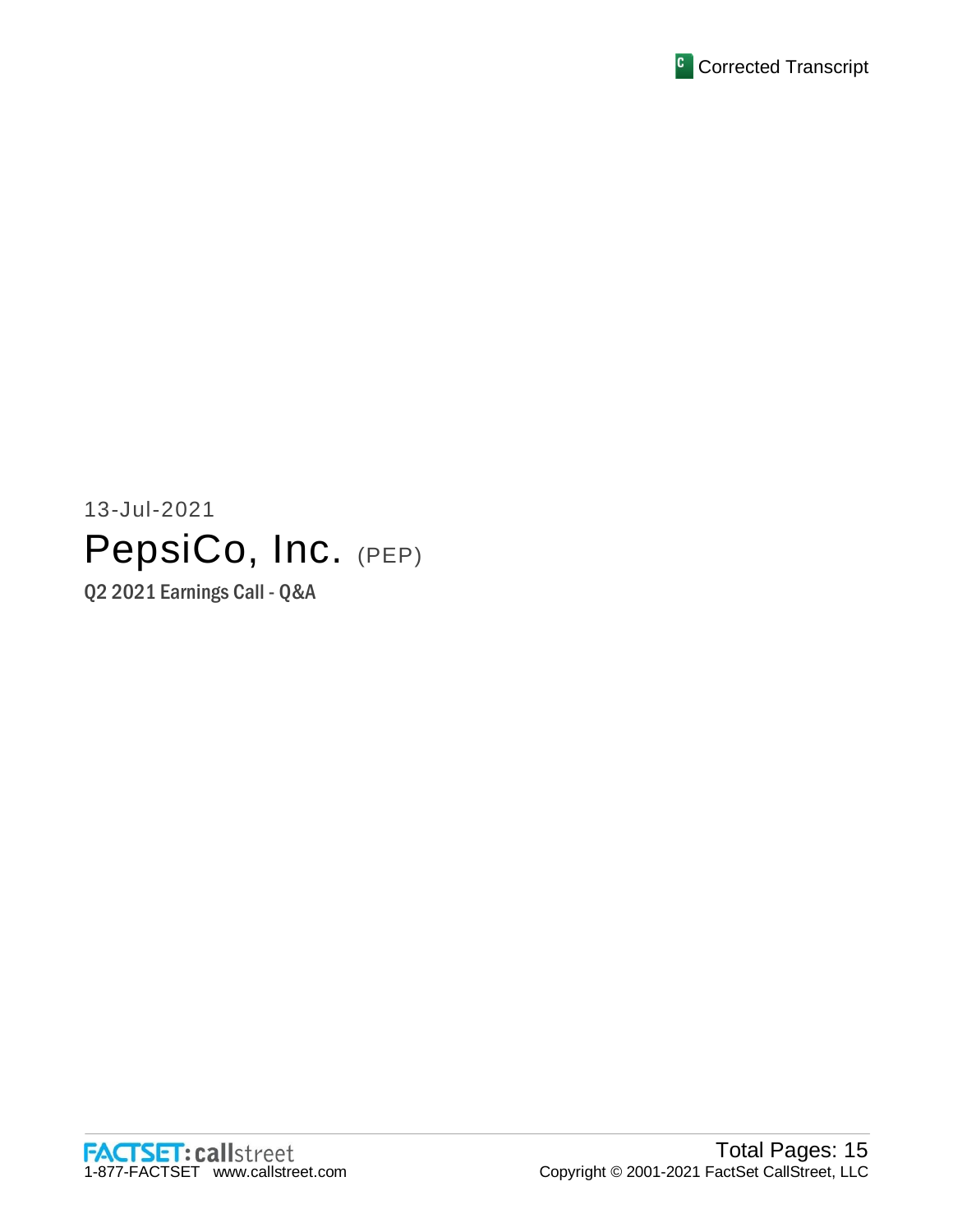## **CORPORATE PARTICIPANTS**

Ravi Pamnani Senior Vice President-Investor Relations, PepsiCo, Inc.

Hugh F. Johnston Chief Financial Officer & Vice Chairman, PepsiCo, Inc. Ramon L. Laguarta Chairman & Chief Executive Officer, PepsiCo, Inc.

## **OTHER PARTICIPANTS**

Bonnie Herzog Analyst, Goldman Sachs & Co. LLC

Dara W. Mohsenian Analyst, Morgan Stanley & Co. LLC

Lauren R. Lieberman Analyst, Barclays Capital, Inc.

Kevin Grundy Analyst, Jefferies LLC

Bryan D. Spillane Analyst, Bank of America

Andrea Teixeira Analyst, JPMorgan Securities LLC Laurent Grandet Analyst, Guggenheim Securities LLC

Vivien Azer Analyst, Cowen & Co. LLC

.....................................................................................................................................................................................................................................................................

Steve Powers Analyst, Deutsche Bank Securities, Inc.

Nik Modi Analyst, RBC Capital Markets LLC

Robert Ottenstein Analyst, Evercore Group LLC

Christopher M. Carey Analyst, Wells Fargo Securities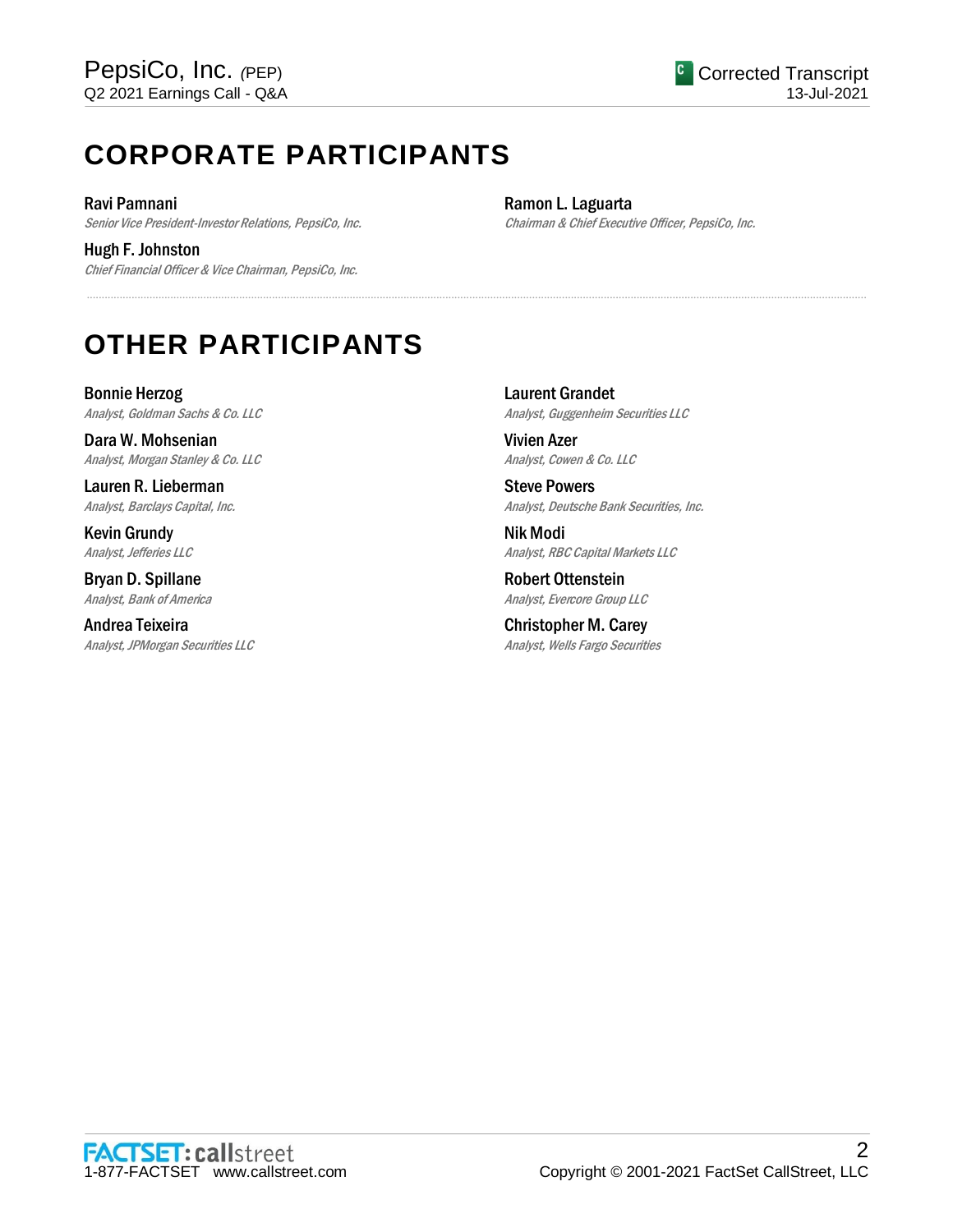## **MANAGEMENT DISCUSSION SECTION**

**Operator**: Good morning, and welcome to PepsiCo's 2021 Second Quarter Earnings Question-and-Answer Session. Your lines have been placed on listen-only until it is your turn to ask a question. [Operator Instructions] Today's call is being recorded and will be archived at www.pepsico.com.

It is now my pleasure to introduce Mr. Ravi Pamnani, Senior Vice President of Investor Relations. Mr. Pamnani, you may begin.

.....................................................................................................................................................................................................................................................................

#### Ravi Pamnani

Senior Vice President-Investor Relations, PepsiCo, Inc.

Thank you, operator. Good morning, everyone. I hope everyone has had a chance this morning to review our press release and prepared remarks, both of which are available on our website.

Before we begin, please take note of our cautionary statement. We may make forward-looking statements on today's call including about our business plans, updated 2021 guidance, and the potential impact of the COVID-19 pandemic on our business. Forward-looking statements inherently involve risks and uncertainties and only reflect our view as of today, July 13, 2021, and we are under no obligation to update.

When discussing our results, we refer to non-GAAP measures which exclude certain items from reported results. Please refer to our Q2 2021 earnings release and Form 10-Q available on pepsico.com for definitions and reconciliations of non-GAAP measures and additional information regarding our results, including a discussion of factors that could cause actual results to materially differ from forward-looking statements.

Joining me today are PepsiCo's Chairman and CEO, Ramon Laguarta; and PepsiCo's Vice Chairman and CFO, Hugh Johnston. We ask that you please limit yourself to one question.

And with that, I will turn it over to the operator for the first question.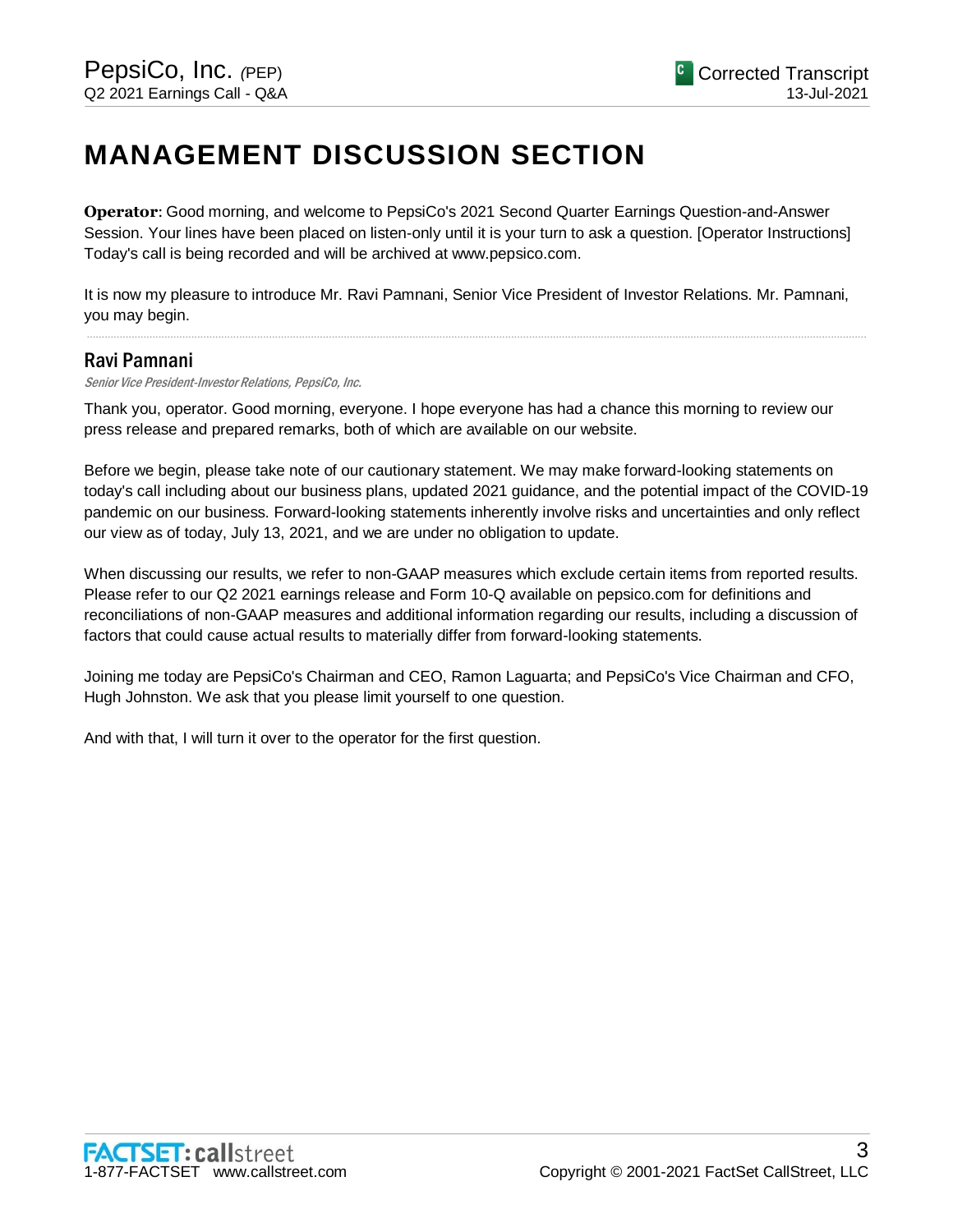## **QUESTION AND ANSWER SECTION**

**Operator**: Thank you. [Operator Instructions] Our first question is coming from Bonnie Herzog of Goldman Sachs.

.....................................................................................................................................................................................................................................................................

.....................................................................................................................................................................................................................................................................

.....................................................................................................................................................................................................................................................................

#### Bonnie Herzog

**Bonnie Herzog**<br>Analyst, Goldman Sachs & Co. LLC  $\mathcal{Q}$ 

Good morning, everyone.

#### Hugh F. Johnston

**Hugh F. Johnston**<br>Chief Financial Officer & Vice Chairman, PepsiCo, Inc.  $\mathcal{A}$ 

Good morning, Bonnie.

## Bonnie Herzog **Bonnie Herzog**<br>Analyst, Goldman Sachs & Co. LLC  $\bigotimes$

Good morning. I guess I wanted to ask about PBNA hoping you could provide a little bit more color on that business and the drivers of the robust top line growth that you saw in the quarter. I guess I'm wondering if the growth accelerated each month in the quarter and if you're seeing this double-digit growth continue so far in July.

Also, how big of a driver was the stepped-up marketing and advertising spend which you mentioned was up double digits in the quarter? How much did that help drive the top line?

And then maybe finally on this business, you mentioned revenue in your on-premise business doubled in the quarter. Clearly, that's off of a very easy comp. But just curious when you expect revenues from that business to be back to normal levels. Thank you.

.....................................................................................................................................................................................................................................................................

#### Ramon L. Laguarta

**Ramon L. Laguarta**<br>Chairman & Chief Executive Officer, PepsiCo, Inc.  $\mathcal{A}$ 

Yeah, Bonnie. Let me try to answer a few of those elements. I think the results of the PBNA business are a consequence of the work we've been doing for the last, I would say, three years or so in trying to improve the equity of the brands, improve the execution, improve the organizational focus, et cetera.

We're very pleased with the performance of all our brands. If you think about Mountain Dew, Pepsi, Gatorade, all our large brands are growing very nicely. And then on top of that, our, let's say, smaller-, medium-sized brands like Starbucks or Pure Leaf or bubly, others are also growing at a very nice pace. So, I think the portfolio is working very well for us as a consequence of the great work the team has done on innovation and brand and the field teams are doing on execution. So, that is the area we feel more proud about.

Obviously, as you mentioned, there is a channel shift as consumers are moving more in the US. There's more mobility. The foodservice away-from-home channel is growing faster in Q2 obviously as you compare to last year, and that's a tailwind to the business that I think will continue over the next quarters.

But the most important thing I think for us to assess is that the business has been investing and it's delivering as a consequence of that. We're gaining share. Obviously, I'm sure you've looked at the share numbers for the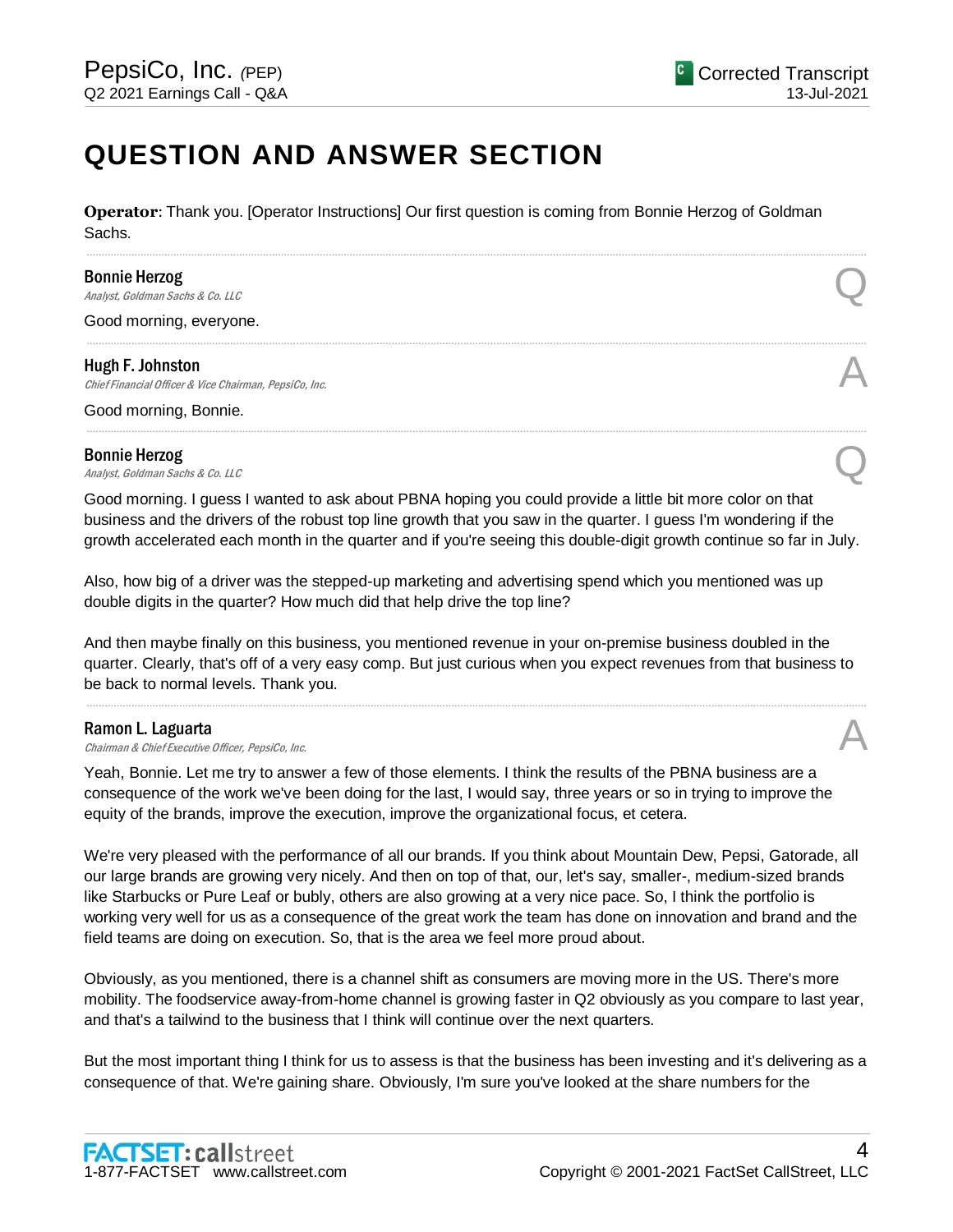business in the last few months, and the business keeps gaining share, keeps getting more competitive. So, that's a good sign of the return on those investments. .....................................................................................................................................................................................................................................................................

#### Hugh F. Johnston

**Hugh F. Johnston**<br>Chief Financial Officer & Vice Chairman, PepsiCo, Inc.  $\mathcal{A}$ 

Yeah. The only thing I wanted to add to that, Bonnie, is A&M was up about 30% in the quarter to that specific question in PBNA. Oh, it's up, sorry, total. Yeah.

.....................................................................................................................................................................................................................................................................

.....................................................................................................................................................................................................................................................................

**Operator**: Our next question comes from the line of Dara Mohsenian of Morgan Stanley.

#### Dara W. Mohsenian

**Dara W. Mohsenian**<br>Analyst, Morgan Stanley & Co. LLC Quarter of the Control of the Control of the Control of the Control of the Co

Hey, guys. So, just to build on that question, obviously a strong organic sales result in the quarter. Two-year average trends also accelerated sequentially, and presumably it was – the top line was better than you expected with the raise full-year sales guidance. So, I was just hoping for a bit more granularity on how much of the upside or the acceleration sequentially was driven by stronger category growth. You mentioned the on-premise strength obviously in beverages versus accelerating corporate market share and maybe just give us a little more detail and numbers around market share performance.

And then, on a go-forward basis, given the strong market share trends, given the gross margin pressure we saw in Q2, can you just talk a little bit conceptually about pricing plans going forward in Frito and beverages and how the near-term promotional environment also may impact that? But just sort of your thoughts around pricing going forward in light of the market share strength and some of the gross margin pressure. Thanks.

.....................................................................................................................................................................................................................................................................

#### Ramon L. Laguarta

**Ramon L. Laguarta**<br>Chairman & Chief Executive Officer, PepsiCo, Inc.  $\mathcal{A}$ 

Yeah, Dara, let me try to cover, and then Hugh will also add on to it. I think when you look at the overall PepsiCo business, obviously, I mean, the biggest highlight for me is the resilience of our snack business, right. So, if you think about last year, it grew high-single-digit. This year, it's growing high-single-digit. That is extraordinary if you think about the shift in consumer behavior, how our portfolio is able to adapt to more of an in-home consumption pattern or more of an away-from-home consumption pattern. So, that part of the business is solid. It continues to grow at very high level in the US and also internationally.

Obviously, the beverage category is benefiting from the change of patterns and behaviors of consumers, and it was very negatively affected in the away-from-home consumption last year. Obviously, we're benefiting now from that and you see that in the acceleration of obviously our North America business. But globally, our beverage business is growing much faster in the away-from-home business obviously as the stores are open and people are moving around. So, that from the category dynamics.

Across the board, we're seeing a share of market momentum in the business as a consequence of the investments we've been making for the last few years. And this is not only in the US, this is across most of our large markets internationally, developing and emerging markets. And that, as I said is, we have better innovation, better focus on our brand messaging, better execution in-store, better demand to supply connectivity, and so all that is working very well to our advantage. So, that's in terms of growth and the key levers as you were asking on what's driven the acceleration of the business.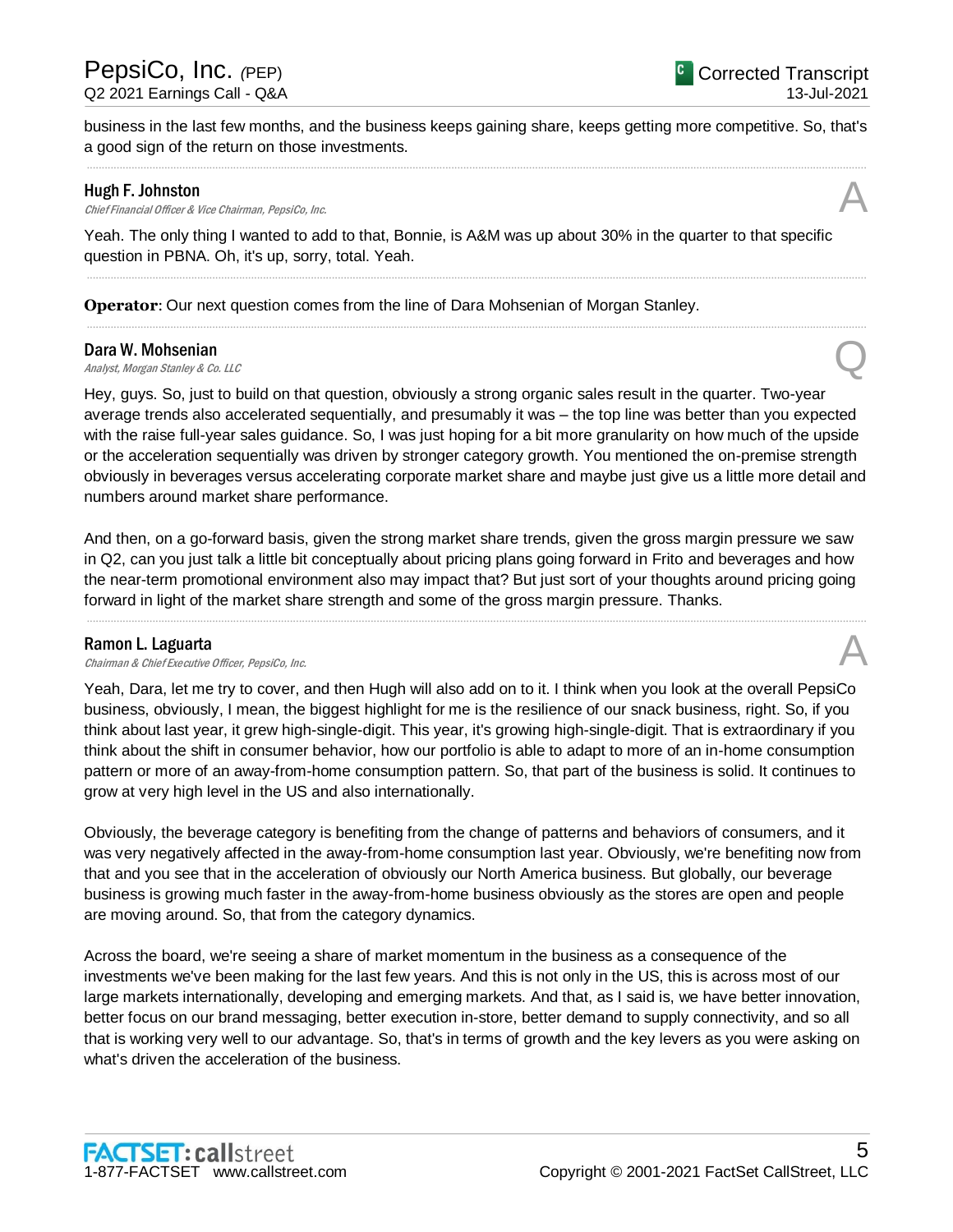When you come to our pricing and our – how we're going to deal with pricing in the coming months, I would say obviously same as everybody else, we're seeing inflation in our business across many of our raw ingredients and some of our inputs in labor and freight and everything else. So, we operate in the same context. We feel very – quite comfortable or confident that through a combination of net revenue management initiatives and increased productivity, we can navigate this. And, I mean, we're looking at obviously staying within our long-term guidance for the coming years.

So, it is a combination of tools that we're having. We're working with our partners in the retail space and in the away-from-home space to make the right decisions in pricing to give the consumers with us whilst we improve our margin, yeah.

.....................................................................................................................................................................................................................................................................

.....................................................................................................................................................................................................................................................................

**Operator**: Our next question comes from the line of Lauren Lieberman of Barclays.

## Lauren R. Lieberman **Lauren R. Lieberman**<br>
Analyst, Barclays Capital, Inc. Quarter and Containing the Containing of the Containing Containing the Containing Containing Containing Containing Containing Containing Containing Containing Contain

Great. Thanks. Good morning. I'd love to hear a little bit about PBNA's margins this quarter. Obviously, very strong top line, so there's going to be some operating leverage. But I was curious if you could talk a little bit about building blocks on the margin this quarter, what you're thinking of as a – we've kind of reached a new sustainable level in that build to – that aspiration to build PBNA margins back into the mid-teens-type level. So, if you can share any kind of building blocks, channel mix, absence of COVID costs, straight – lower promotion, that would be really helpful context. Thanks.

.....................................................................................................................................................................................................................................................................

#### Hugh F. Johnston

**Hugh F. Johnston**<br>Chief Financial Officer & Vice Chairman, PepsiCo, Inc.  $\mathcal{A}$ 

Yeah. Hey, Lauren. It's Hugh. Actually, you just mentioned a couple of the important factors, for sure. Channel mix, obviously, is a benefit as small foodservice as well as the convenience store channel continues to do well. Convenience grew double digits. The foodservice channel, as you saw, doubled, and that's a good profitable channel for us. So, that clearly was a tailwind.

But keep in mind that's really getting us back to normal in a lot of ways as well, so I don't view this as extraordinary. I just view it as we're getting back to sort of a more normal world, although clearly not all the way back.

In addition to that, the energy category which we participate in in a bigger way obviously has higher margins. Mtn Dew Rise is off to a terrific start. Rockstar, we're slowly, steadily making progress on that. As we said, we believed that would take some time, and we continue to believe that'll take some time. But we're seeing some of the right indications there.

And then as you noted, the combination of sort of operating leverage in the business plus a reduction in COVID costs as we expected also contributed. So, some of the things that we've talked about in past quarters in terms of getting PBNA on the road to much stronger margins, we are certainly very acutely aware of it and we are focused as a team on continuing to drive that improved performance.

.....................................................................................................................................................................................................................................................................

.....................................................................................................................................................................................................................................................................

**Operator:** Our next question comes from the line of Kevin Grundy of Jefferies.

Kevin Grundy **Kevin Grundy**<br>Analyst, Jefferies LLC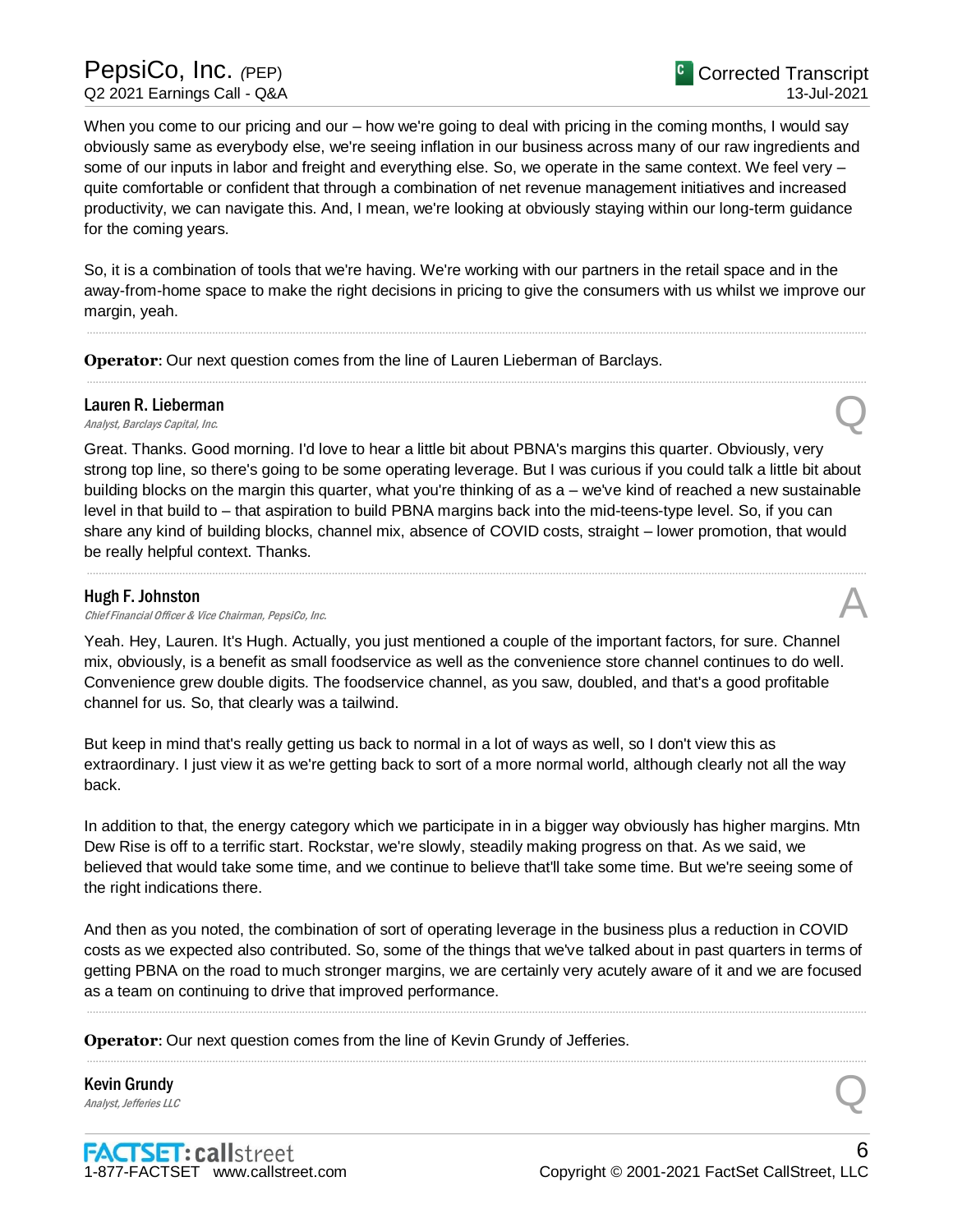Great. Thanks. Good morning, everyone, and congratulations on the strong results. Question on the extension of the restructuring initiative and how this may translate to profitability. So, you now expect \$1 billion in incremental annual savings through 2026. I think this was generally expected by the market and translates to over 100 basis points per annum of margins pre any sort of reinvestment. So the question is, do you see a greater likelihood that shareholders could see a greater degree of earnings flow-through in this phase of the restructuring program? And I ask that in the context of a clearly healthier top line coming out of the pandemic and multiyear investments that the company has made, some of which we've discussed on this call that have already been put into the P&L. So, if the answer is no, what do you see as the most attractive areas of investments within the portfolio, whether this is by product line or geography? So, thanks for that.

#### Hugh F. Johnston

**Hugh F. Johnston**<br>Chief Financial Officer & Vice Chairman, PepsiCo, Inc.  $\mathcal{A}$ 

Yeah, hey, Kevin, it's Hugh. A couple things on that. Number one, look, we've obviously been delivering \$1 billion of productivity, over \$1 billion a year for a number of years, and we continue to find opportunities to do that.

.....................................................................................................................................................................................................................................................................

Number two, part of what we're trying to do is shape the company for the future. And in doing so, we're obviously taking cost out in certain places and then we're investing in certain places like digitalizing the supply chain and making our interactions with customers and consumers much more efficient than they were in the past.

So, I think what you'll see is to some degree those things will balance out. We've always talked about something in the range of 30 bps of margin improvement, that 20 bps to 30 bps range that we've been in. And I think you should assume that that's where we're going to be going forward as well on an ongoing basis. Now, obviously, quarter-to-quarter, those things may shift around a little bit, but that's sort of the track that we remain on along with accelerated revenue growth. So, the combination of accelerating revenue growth and 20 to 30 basis points of margin improvement translates into is nice EPS. How much we deliver in every quarter, obviously, will be a product of the specifics of that quarter.

.....................................................................................................................................................................................................................................................................

.....................................................................................................................................................................................................................................................................

.....................................................................................................................................................................................................................................................................

.....................................................................................................................................................................................................................................................................

**Operator**: Our next question comes from the line of Bryan Spillane of Bank of America.

## Bryan D. Spillane **Bryan D. Spillane**<br>Analyst, Bank of America

Hey. Good morning, guys.

Hugh F. Johnston **Hugh F. Johnston**<br>Chief Financial Officer & Vice Chairman, PepsiCo, Inc.  $\mathcal{A}$ 

Good morning, Bryan.

## Bryan D. Spillane **Bryan D. Spillane**<br>Analyst, Bank of America

Hey. Hugh, just wanted to touch a little bit on kind of the dynamics within gross margin both in the quarter and I guess as we're looking forward. It's – I know we've got raw material and commodity costs moving, labor costs are higher. It sounds like there's also some just tightness in supply in some packaging items. So, I guess, to the extent that raw material inflation probably is going to be with us for a while, just trying to understand as we're looking forward how much of what you're seeing currently you expect to sort of stick around for a while and how much of that you think begins to fade as we move – as we begin to exit 2021.

.....................................................................................................................................................................................................................................................................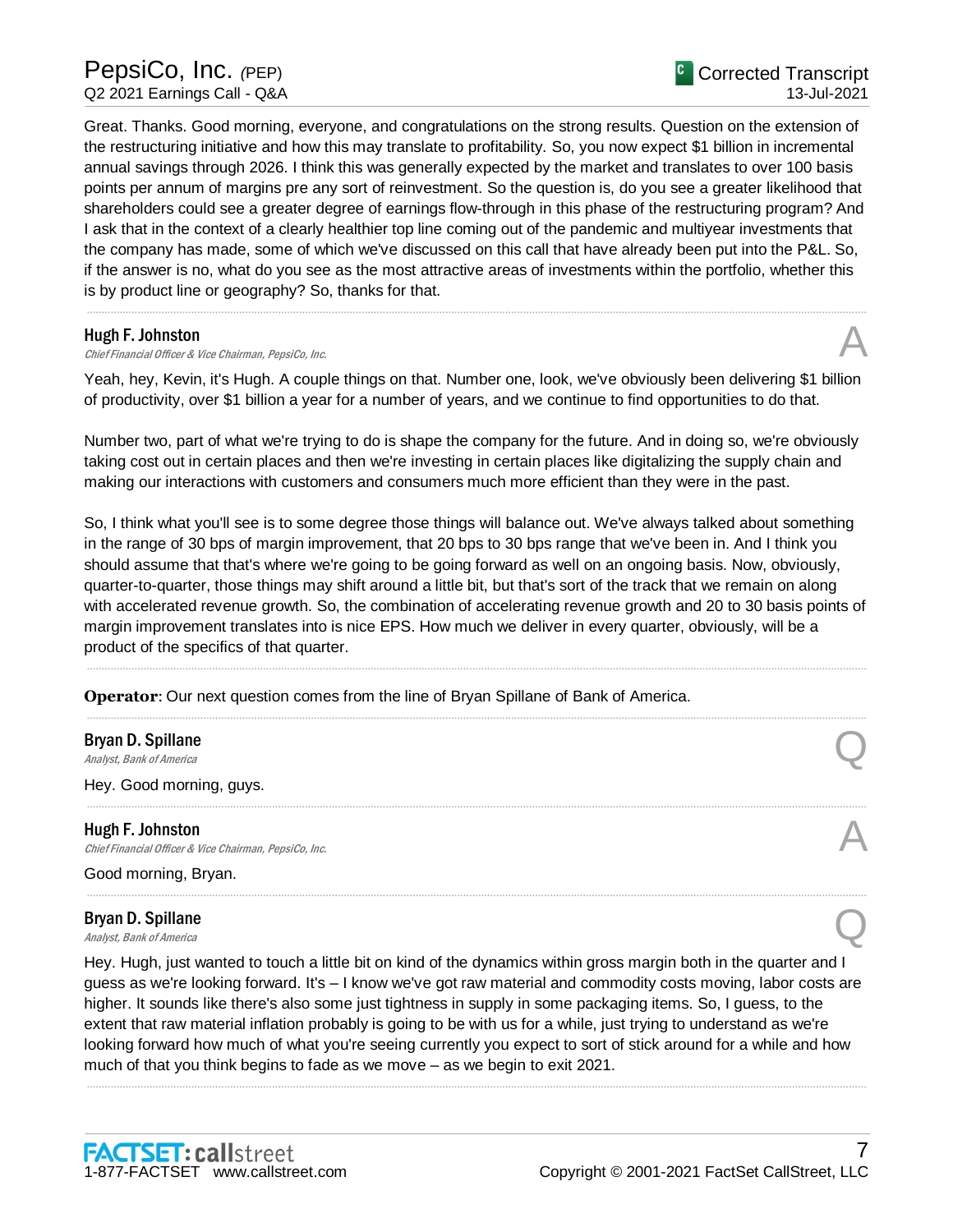#### Hugh F. Johnston

**Hugh F. Johnston**<br>Chief Financial Officer & Vice Chairman, PepsiCo, Inc.  $\mathcal{A}$ 

Yeah, happy to answer that, Bryan, and maybe shape a couple of summary comments to sort of help frame the numbers a bit. Obviously, gross margin was down in the quarter. That was no surprise to anyone. The biggest driver of that by far were the big international acquisitions that we had that are just inherently lower gross margin businesses. Still good businesses to be sure, but lower gross margin. So, the math of that obviously dragged them done to some degree.

In addition to that, obviously there is sort of ongoing inflationary pressure. We insulate ourselves to some degree based on our forward buying program, and that has actually helped us clearly this year. There'll be a bit more pressure in the back half, but at the same time, as you know, we tended to – we tend to take pricing after Labor Day in both of our businesses, and I think you would expect to see that pattern continue.

So, is there somewhat more inflation out there? There is. Are we going to be pricing to deal with it? We certainly are. The investments in our brands and the investments that we've made in supplying our customers I think is what enables us to take that pricing as we have every year.

.....................................................................................................................................................................................................................................................................

.....................................................................................................................................................................................................................................................................

**Operator**: Our next question comes from the line of Andrea Teixeira of JPMorgan.

#### Andrea Teixeira

**Andrea Teixeira**<br>Analyst, JPMorgan Securities LLC

Hi. Good morning, and congrats on the strong results. So, I think my question is a bit like you just said, Hugh, on the sales recovery. It implies – the guidance implies about 4% to 5% growth in the second half, and it basically is an acceleration on a two-year stack. So, what is driving this more conservative assumptions? Is that something outside the US, the lack of visibility given that you have the reopening, you have the single-serving coming back? You just said post-Labor Day, you have the pricing coming in, and you also commented on the energy becoming bigger for you. So, all of those, can you help us bridge why the second half would be an acceleration on a twoyear stack?

.....................................................................................................................................................................................................................................................................

#### Hugh F. Johnston

**Hugh F. Johnston**<br>Chief Financial Officer & Vice Chairman, PepsiCo, Inc.  $\mathcal{A}$ 

Yeah, Andrea, a couple things I think that went into our guidance. First, and I'll always start with this, when we deliver guidance to you all, it is a number that we intend to hit and we have high, high assurance of hitting it. So, as we sort of evaluate scenarios for the balance of the year, we obviously contemplate both the opportunity factors that you've mentioned, all of which are quite real, as well as the risk factors of we're not fully out of the pandemic at this point yet. There's sort of lots of volatility to some degree in the US and developed countries, but to an even greater degree in developing and emerging countries. So, as we sort of think about our guidance, we sort of package all of that up and we adopt the posture that gives us the ability to deliver under pretty well almost all scenarios. And that's why we've been as consistent as we have been in delivering our guidance.

So, I think as you think about our posture, I'll just remind you that that's the way we tend to approach this.

#### Ramon L. Laguarta

**Ramon L. Laguarta**<br>Chairman & Chief Executive Officer, PepsiCo, Inc.  $\mathcal{A}$ 

Yeah, I think, Andrea, to be along what Hugh is saying, I think we're seeing obviously positive trends in many markets, but we also see the reality of the pandemic. I was just in Europe last week working with the European

.....................................................................................................................................................................................................................................................................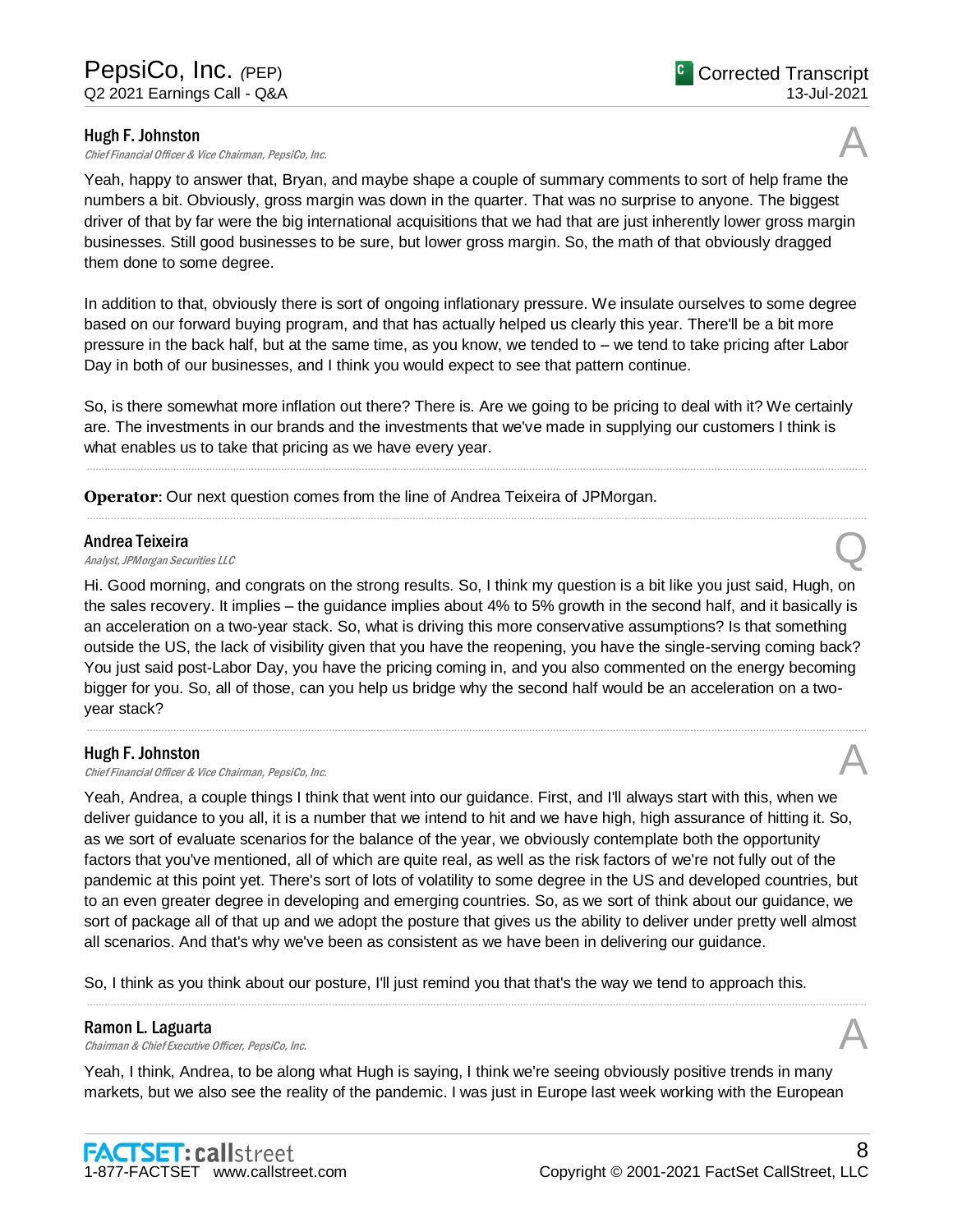team, and when we thought we were going to be out of the COVID lockdowns, they're back into lockdowns in many markets.

So, I think as Hugh said, we are confident on our marketplace performance. I think that will continue. We'll continue – I think we're confident on the resilience of our categories. But also we're aware of the ups and downs that may come in the coming months, especially as we move into the colder months in the Northern hemisphere. So, that is all included in the forecast for the balance of the year.

.....................................................................................................................................................................................................................................................................

#### Hugh F. Johnston

**Hugh F. Johnston**<br>Chief Financial Officer & Vice Chairman, PepsiCo, Inc.  $\mathcal{A}$ 

And the one thing I will remind you of is we're delivering 6% on a full-year basis. That's on top of a 4.2% last year and on top of a 4.5% the previous year. So, it's pretty strong overall... .....................................................................................................................................................................................................................................................................

.....................................................................................................................................................................................................................................................................

.....................................................................................................................................................................................................................................................................

.....................................................................................................................................................................................................................................................................

#### Ramon L. Laguarta

**Ramon L. Laguarta**<br>Chairman & Chief Executive Officer, PepsiCo, Inc.  $\mathcal{A}$ 

Yeah.

#### Hugh F. Johnston

Chief Financial Officer & Vice Chairman, PepsiCo, Inc.

...top line performance for the year.

**Operator**: Our next question comes from the line of Laurent Grandet of Guggenheim.

#### Laurent Grandet

**Laurent Grandet**<br>Analyst, Guggenheim Securities LLC

Hey. Good morning, everyone. And I'd like to come back to some of the comments you made on the energy category. I mean, you did say in your remarks it was pretty strong and you mentioned that you still have some work to do on Rockstar. So clearly, we are seeing that Starbucks and Rise to some extent and Bang are doing very well, but Rockstar is a bit behind. So, could you maybe give us a bit more granularity about the relaunch?

And when you think of numbers will come in in the US but also internationally specifically in Europe for Rockstar. And also some indication about Mtn Dew Rise so that we understand...

.....................................................................................................................................................................................................................................................................

.....................................................................................................................................................................................................................................................................

.....................................................................................................................................................................................................................................................................

#### Ramon L. Laguarta

**Ramon L. Laguarta**<br>Chairman & Chief Executive Officer, PepsiCo, Inc.  $\mathcal{A}$ 

Yeah.

#### Laurent Grandet

**Laurent Grandet**<br>Analyst, Guggenheim Securities LLC

...what's going on in the energy category for you guys? Thank you.

#### Ramon L. Laguarta

**Ramon L. Laguarta**<br>Chairman & Chief Executive Officer, PepsiCo, Inc.  $\mathcal{A}$ 

Yeah. Hello, Laurent. Yes, listen, I think you mentioned the four pillars of our strategy, right. So, let me go back one by one. Starbucks, we're super happy with the performance of that portfolio, and the partnership with Starbucks is stronger than ever. And we continue to innovate, and I think the new products are excellent, the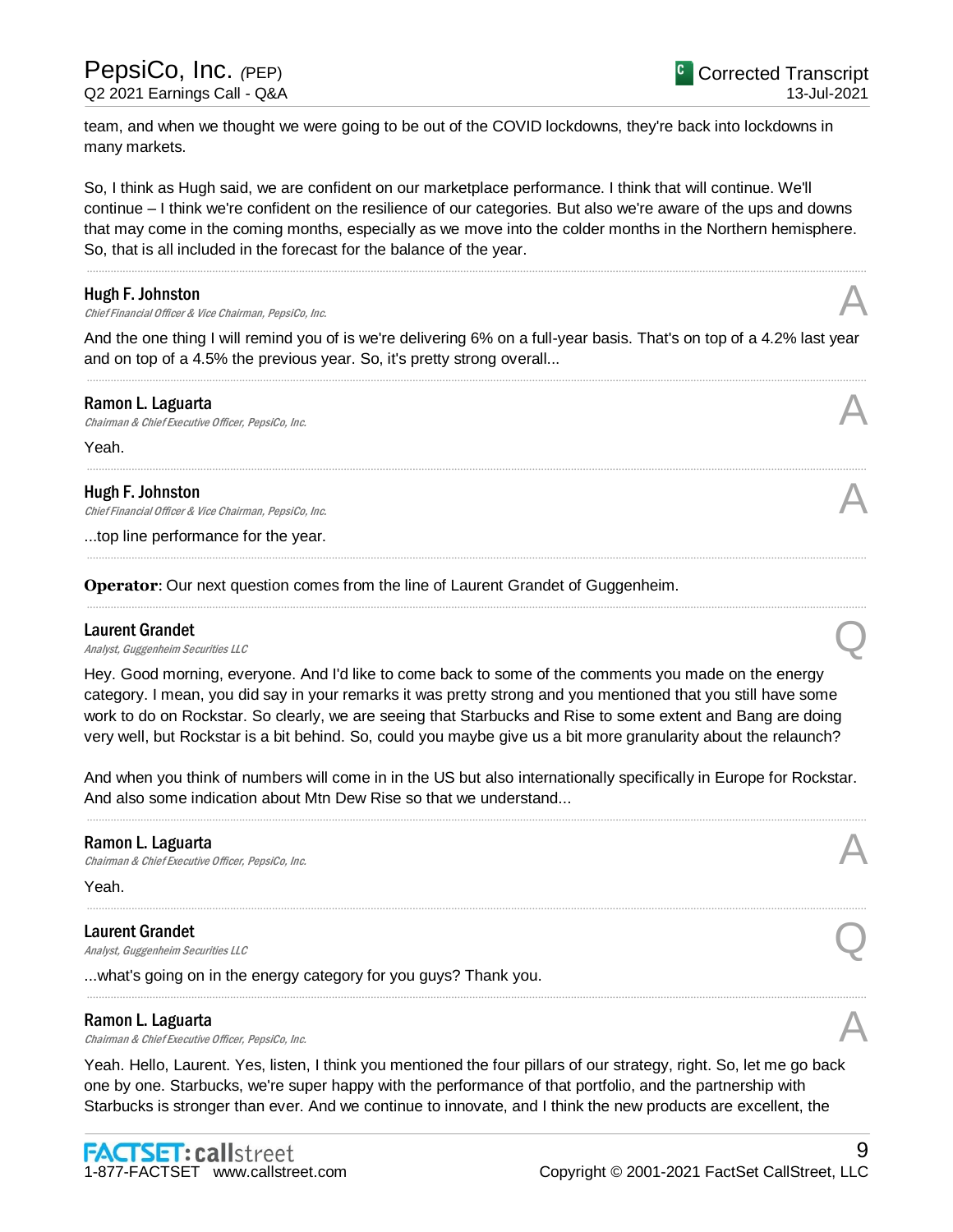execution is excellent. That business is growing. In take-home and now away-from-home, it's really firing on all cylinders.

The Mtn Dew Rise, we're very happy with the initial execution and the initial consumer reaction. So, execution was very good from our teams. We tend to do that quite well. We have a good [indiscernible] (00:21:40) system that executes granularly at a good level, and we're seeing very good initial trial from consumers, very good repeats. If you follow on social networks, all the comments are extremely positive about the taste, about the efficacy of the product. So, good; it's 1% of energy, 1% share is clearly – we're aspiring for much more, but it's only been in the market for three months. So, very good start. I think it's a solid foundation for what is going to be I think a great business.

As you're saying, we continue to distribute the Bang business as per our commitments, and that's going well.

And then on Rockstar, we were always very transparent. This is a multiyear effort, right, and we're trying to put strong foundations, strong foundations in the areas of product. So, we're changing some of the formulas. I think the non-sugar portfolio is excellent, and that's the area of the category that's growing the fastest. Our execution is improving a lot. We're getting distribution and we're getting better visibility of the brand. And I think our brand positioning is quite good. We found a niche that is – wasn't there. Clearly, it's differentiated from Red Bull and from Monster, and it's a unique position that we plan to insist on, and I think we're getting good feedback as well on that positioning.

So, as I said, it's going to be a multiyear. We're very focused. All the domestic business here in the US but also the international teams are very focused on that priority, and we will execute on a multi-quarter, multiyear basis and we're very positive with what we're seeing. Again, we'll keep updating you every quarter on how things are evolving, but positive so far.

.....................................................................................................................................................................................................................................................................

.....................................................................................................................................................................................................................................................................

**Operator**: Our next question comes from the line of Vivien Azer of Cowen.

#### Vivien Azer

**Vivien Azer**<br>Analyst, Cowen & Co. LLC

Hi. Good morning. Thank you. I was hoping you could please comment on trends for SodaStream in the quarter and in particular how that business has responded to the recovery in away-from-home consumption in the US. Thank you.

.....................................................................................................................................................................................................................................................................

#### Ramon L. Laguarta

**Ramon L. Laguarta**<br>Chairman & Chief Executive Officer, PepsiCo, Inc.  $\mathcal{A}$ 

Yeah, good. Vivien, the SodaStream business is a global business, right, so it has a very solid penetration in Europe. That business continues to thrive I would say in Europe. And also in the US, we're gaining a lot of household penetration in the US.

The latest thing we're doing and it's working quite well is putting some of our large beverage brands into the SodaStream, let's say, consumption model. We started in Europe. In the US, we started with bubly. bubly drops are working very, very well as an enhancer of the SodaStream experience, and we continue to push that combination of the bubly flavors and the SodaStream sparkling water experience.

So, I would say still far from its potential. I mean, the household penetration is good in some Central European market. It's low everywhere else. We continue to build that. We continue to build the direct-to-consumer model,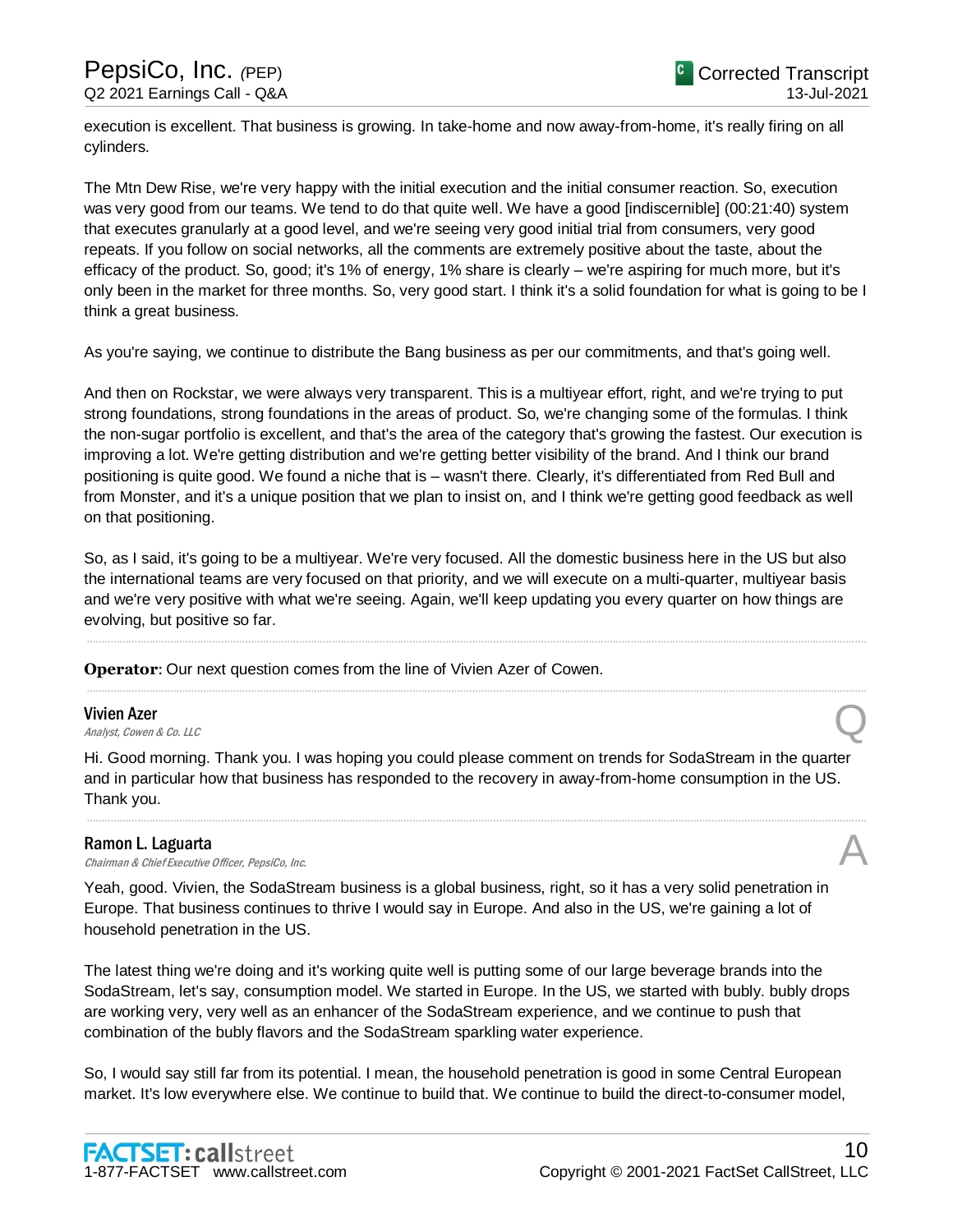trying to get many more insights on consumption behaviors, and that is helping us not only to develop the SodaStream business but to develop the rest of our innovation and categories.

So, a pretty good ecosystem we're building of consumption at home, but also insights and innovation for the broader business. So, we feel good about the momentum of the business, and we'll continue to – it's going to continue to be a priority for us going forward.

.....................................................................................................................................................................................................................................................................

.....................................................................................................................................................................................................................................................................

**Operator**: Our next question comes from the line of Steve Powers of Deutsche Bank.

#### Steve Powers

Steve Powers<br>Analyst, Deutsche Bank Securities, Inc.  $\mathbb Q$ 

Yes. Hey. Good morning. Ramon, you commented on this just there a bit in the context of SodaStream, but as you step back, I was hoping you could expand on how you're viewing the performance of your recently acquired businesses in aggregate and where you're at in terms of integrating them into the broader portfolio relative to your plans coming into the year.

And then, Hugh, in that context, I guess just to validate whether it's fair to assume that with the financial performance expected this year that you feel you'll be on track to remove some of the financial constraints that you imposed upon yourself this year in terms of being able to resume elective buybacks and/or reenter the M&A market looking out beyond the end of this fiscal year. Just a health check there would be great. Thank you.

.....................................................................................................................................................................................................................................................................

#### Ramon L. Laguarta

**Ramon L. Laguarta**<br>Chairman & Chief Executive Officer, PepsiCo, Inc.  $\mathcal{A}$ 

Yeah. That's great. Steve, let me just go around the different M&A and give you an update. The – obviously, we're starting with SodaStream. I think it's – as we're saying is a future consumption model that we're betting on. It's great in terms of consumer personalization of the product and obviously better for the planet. It's going very well. It's going above our initial expectations for the business. We'll continue to invest.

When it comes to the US, several acquisitions, the CytoSport business, which – that was the Muscle Milk brand and Evolve brand and some others, that business is really thriving. Clearly, we see that consumers are moving into protein and sport, and that's a space that will continue to grow. Very positive momentum with the two brands, and there were some jewels in that business like Evolve and some others that we're trying to take the maximum out of those brands as you will see in the coming future.

Rockstar, I mentioned, Rockstar was an acquisition that gave us a great business, but also enablement for a broader strategy. I think we're executing against those plans and we feel very good about it.

The other acquisition we did in the US in the snack business was the better-for-you company, the PopCorners brands and some other brands that that business had. That is a amazing performance, and we knew that there was space for the popping technology and for the PopCorners brands playing in the healthier space for snacking and a bit premium. The truth is that we keep adding capacity and the Frito team are really doing a fantastic work in terms of expanding distribution and building the brand. So, we feel very good about that one.

Then, when you go internationally, there were two focused acquisitions. One based in the Africa expansion, Pioneer business, and that we're in the middle of the integration. Obviously, COVID has had an impact in the integration of that business, but we're proceeding. This is a Horizon 5 type of investment. Africa will be a source of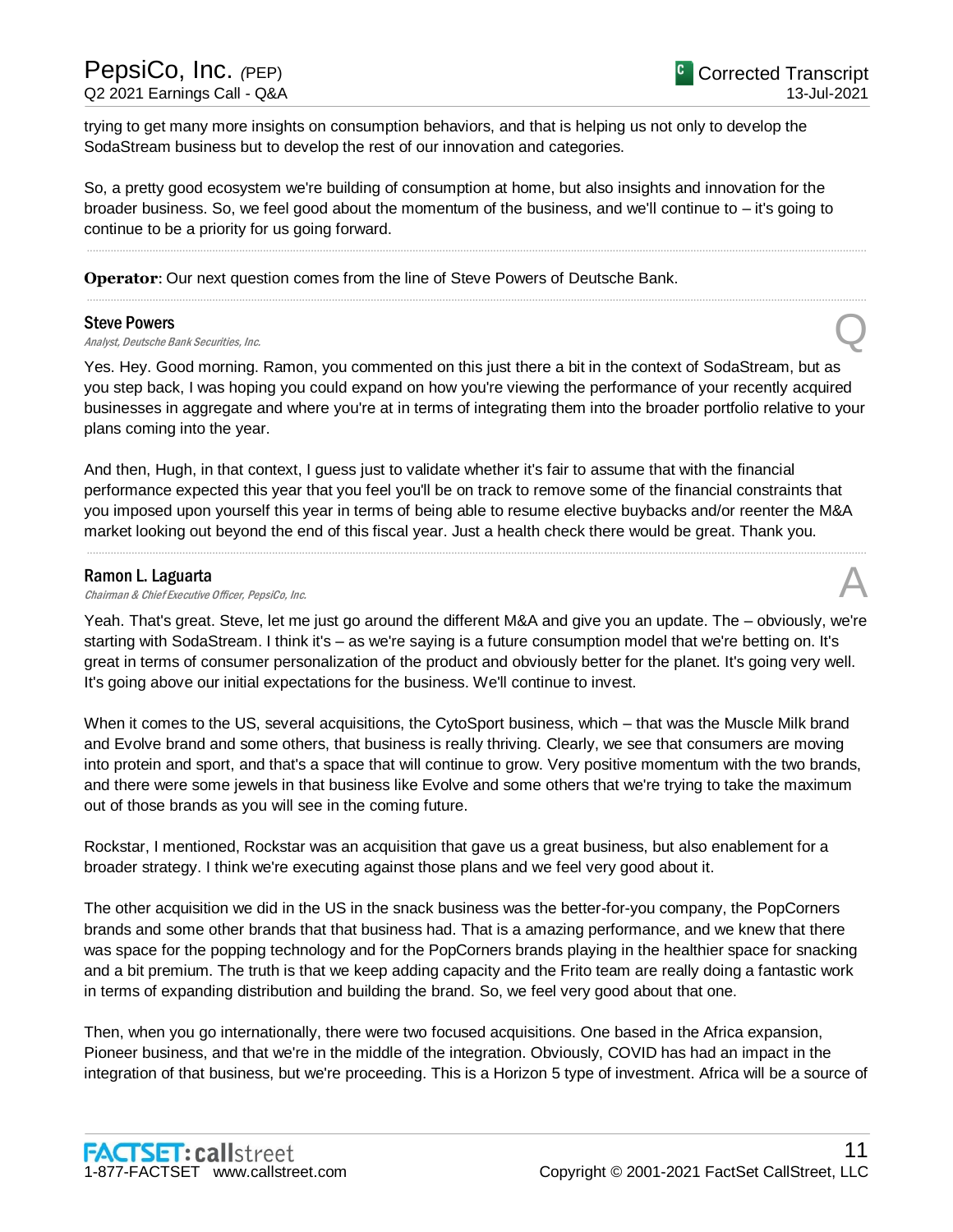growth for all our companies around the world in the coming decades, and that's an investment with that type of perspective.

And the other business was the Be & Cheery business in China which is a direct-to-consumer snack business that complement our potato chips and corn business in China with a lot of local snacks and a new go-to-market in the form of direct-to-consumer. That is also working very well. We're starting to integrate. We're launching some of the Be & Cheery products into our, let's say, brick-and-mortar distribution system that's pretty good in China. And the other way around, we're putting some of our brands into the Be & Cheery direct-to-consumer model.

So, I would say the execution is good. The strategic intent that we had with all these acquisitions is working. The business case continues to be as we thought. So, good progress I would say in all these different acquisitions.

.....................................................................................................................................................................................................................................................................

#### Hugh F. Johnston

**Hugh F. Johnston**<br>Chief Financial Officer & Vice Chairman, PepsiCo, Inc.  $\mathcal{A}$ 

And, then, Steve, to follow up on your questions on capital allocation, no change at all to what I previously said regarding M&A and no change regarding buybacks.

.....................................................................................................................................................................................................................................................................

.....................................................................................................................................................................................................................................................................

**Operator**: Our next question comes from the line of Nik Modi of RBC Capital Markets.

#### Nik Modi

**Nik Modi**<br>Analyst, RBC Capital Markets LLC

Yeah, thanks. Good morning, everyone. So, the question is really on international. If you could provide – obviously, you had some pretty strong performance. The COVID situation seems a bit asymmetric obviously between the US and other parts of the world. I just wanted to get some context on away-from-home, at-home, what you saw there, and then some of the channel work that we've done would suggest that PepsiCo has at least in beverage has been quite active in the retail trade with promotions. So, I just wanted to get some context around that, whether there's certain opportunity that you saw of kind of pushing people into away-from-home consumption because the – I'm sorry, at-home consumption because away-from-home was under pressure due to COVID. Thanks.

.....................................................................................................................................................................................................................................................................

#### Ramon L. Laguarta

**Ramon L. Laguarta**<br>Chairman & Chief Executive Officer, PepsiCo, Inc.  $\mathcal{A}$ 

Yeah, Nik, let me tell you a bit how the – how we see the situation in the different markets around the world. Obviously, starting with China, China is obviously out of COVID already for some time, and the trends are the away-from-home business grew last year and continues to grow. Our snacks business continues to do very strong. The same with beverages. So, good macros in China.

The rest of Asia, a bit more challenged. So, we're seeing when you think about Vietnam, Thailand, Japan, even Australia, there're a bit more challenges there in consumers going back to normal behavior. So, that might take a little bit of time.

Obviously, Africa, Middle East, India, you guys are reading the news now, so there's a lot of – still a lot of challenges there with running normal operations in all those markets. So, it will be a while before those markets go back to normality.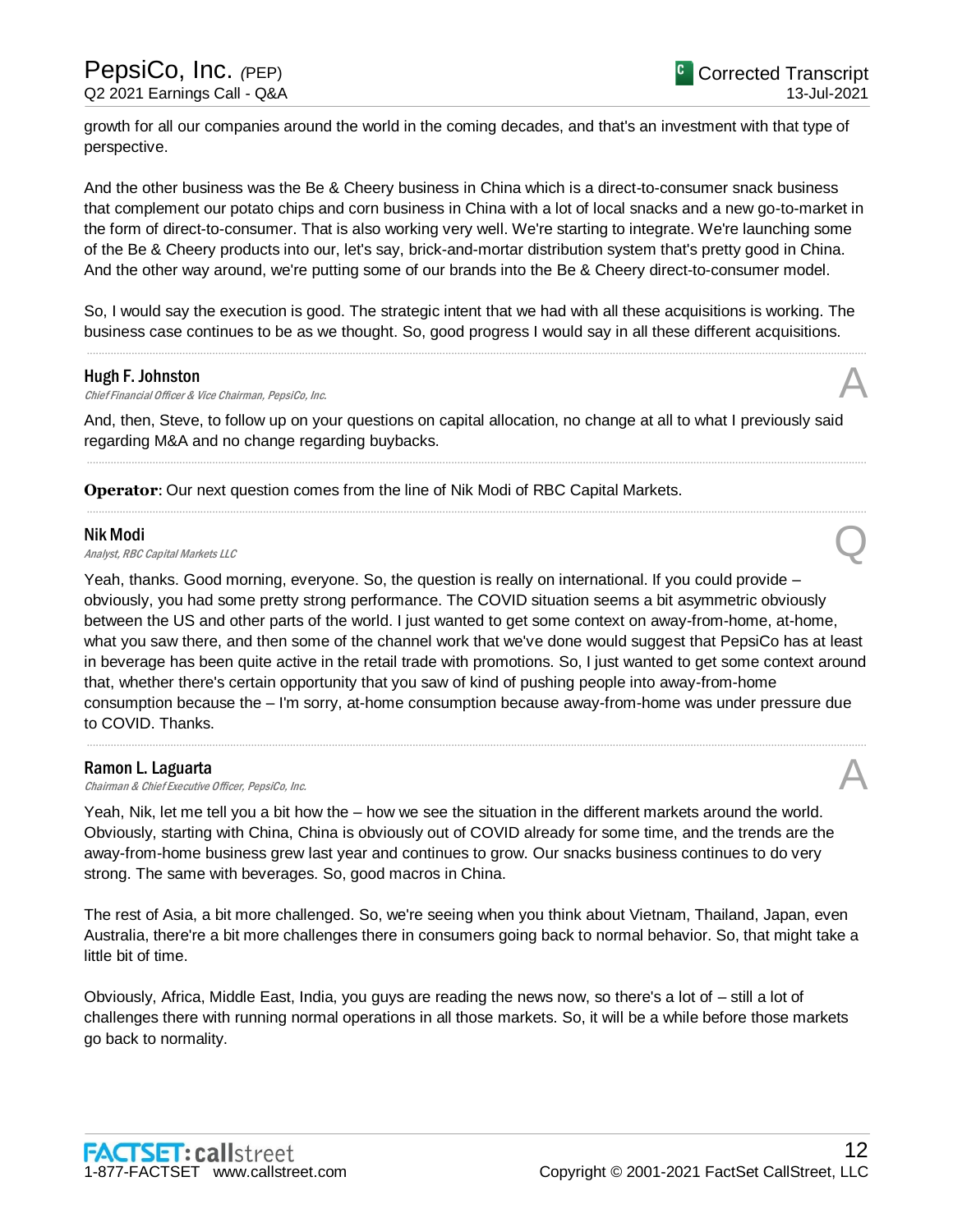Eastern Europe, very strong actually in spite of some of the COVID challenges in Russia specifically. Consumers are moving around, and Eastern Europe is very strong, Turkey included, where they had some latest lockdowns. So, we see those markets performing very well.

Western Europe, obviously away-from-home is improving compared to last year, but still you don't see the normal traffic North-South in Europe this time of the day – this time of the year, sorry. Consumers are staying in their countries. They're not – there's not going to be the usual movement of people in Europe North-South. So, we plan for that, and we plan to execute our summer programs around that.

Latin America, and I happened to be – I was in Mexico a few weeks ago. Still the pandemic is very visible, but consumers are increasing their mobility, and that obviously is having positive impact in our small shops performance and somehow the restaurant business, the same with Brazil. So, that hopefully gives you a little bit of a picture of how the different parts of the world are behaving and the trends in our channels.

.....................................................................................................................................................................................................................................................................

#### Hugh F. Johnston

**Hugh F. Johnston**<br>Chief Financial Officer & Vice Chairman, PepsiCo, Inc.  $\mathcal{A}$ 

Yeah. The only thing I'd add is broadly the environment seems quite rational. I mean, we're managing through this successfully, and it obviously shows up in the results. The growth numbers were quite strong pretty well around the world.

.....................................................................................................................................................................................................................................................................

.....................................................................................................................................................................................................................................................................

**Operator**: Our next question comes from the line of Rob Ottenstein of Evercore.

## Robert Ottenstein **Robert Ottenstein**<br>Analyst, Evercore Group LLC

Great. Thank you very much. Still early days and maybe premature, but love to get your thoughts on what the new normal is going to look like for the consumer channels. Any long-lasting behaviors that you're starting to pick up on that we'll see post-COVID? And to the extent there are, how you're changing or adapting the company to meet them? Thank you.

.....................................................................................................................................................................................................................................................................

#### Ramon L. Laguarta

**Ramon L. Laguarta**<br>Chairman & Chief Executive Officer, PepsiCo, Inc.  $\mathcal{A}$ 

Yeah. Good question. Listen, we're still obviously looking at consumer behaviors, and I think consumers are also trying to figure it out at this point.

We see some trends that I think are going to stay. The most important one probably is the shopping behavior is changing. I think e-commerce or let's call it e-commerce in a broader sense, it's going to continue to be a preferred way of shopping, something that a lot of families tried during the pandemic, and we're seeing those families sticking to that behavior. So, that is going to be a permanent trend. And obviously we've been investing in e-commerce for quite some time, capabilities, supply chain, advertising models, et cetera. And we're working very closely with all our customers to pivot to that. So, I think that's something which is going to stay.

The home as a hub is also a trend that we're seeing more. I think consumers are venturing out, but they're still doing a lot of their activities at home, and we foresee a flexible working model where consumers are going to spend more time at home, and they're not going to go back to the office kind of every day of the week, obviously certain type of people, not everybody. We see that as an opportunity for our snacks and our breakfast and our food business in general and also for our beverages business.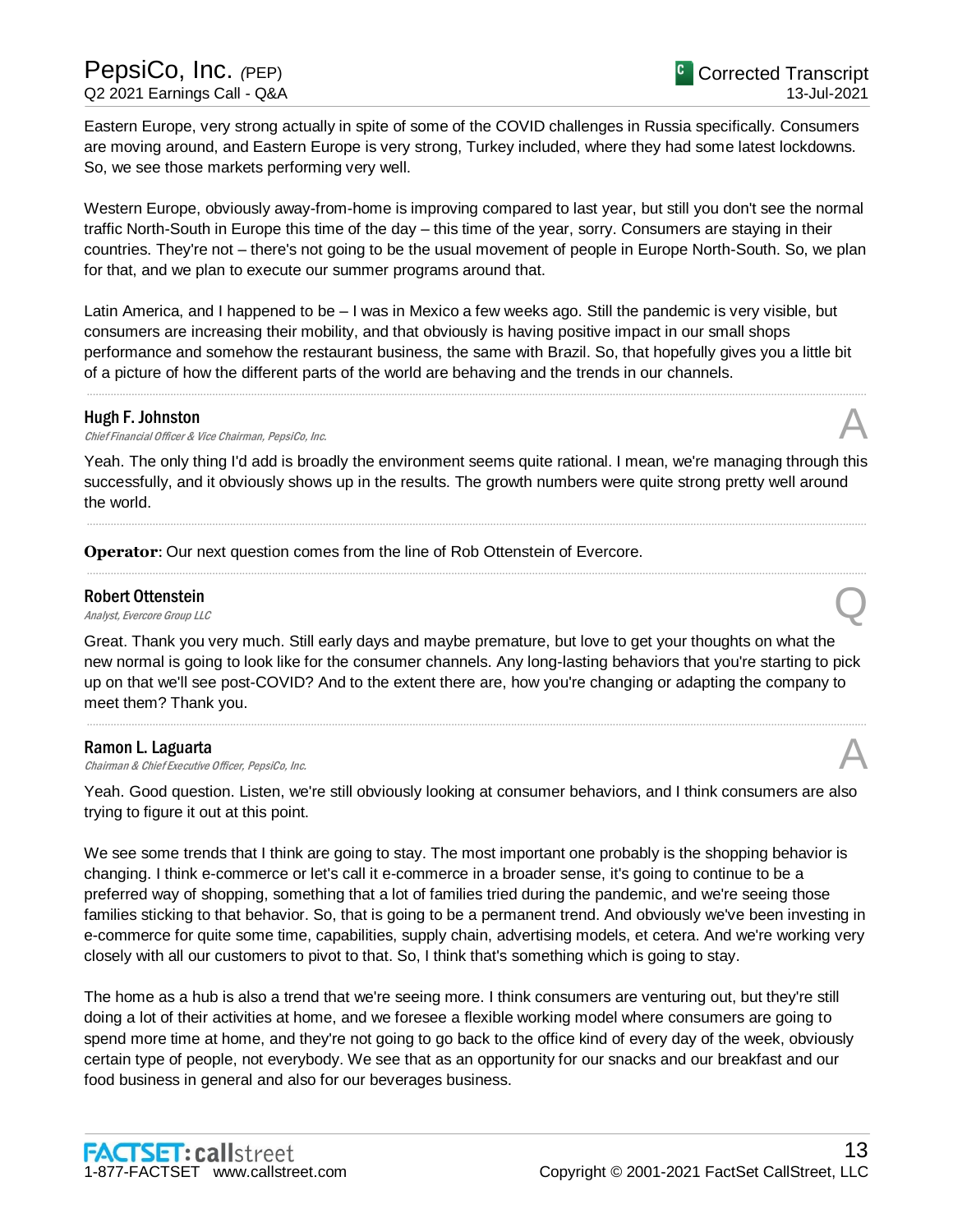We see consumers in general being more concerned about what we call holistic health, so mental health, physical health, consumers are exercising more, consumers are making more balances between their food choices, which for us generates a couple of important trends. Portion control, we're seeing that as a strategy consumers are following, and that's giving us a huge growth in our variety packs and multipacks and it's a trend that we're capturing I think will continue.

The other one is consumers moving to healthier spaces in our categories. Clearly non-sugar is growing very fast. I think we're very well-positioned from the R&D point of view and the innovation point of view on non-sugar. And the same with more permissible snacks where we – in the last few years, we've been between acquisitions and own development, we have a very good portfolio that is gaining share in that particular space.

So, those are some of the trends that we're seeing. Obviously, consumers will continue to evolve. But obviously, we're following very close what's happening across different parts of the world and adapting very fast our brands and our innovation, our channel resources to that – to those new trends.

**Operator**: And we have time for one more question. Our final question will come from the line of Chris Carey of Wells Fargo Securities. .....................................................................................................................................................................................................................................................................

.....................................................................................................................................................................................................................................................................

## Christopher M. Carey **Christopher M. Carey**<br>Analyst, Wells Fargo Securities

Hi. Thank you for the question. So, you just noted on the trend to consume healthier products, and in your prepared remarks, you also talked about continuing to invest behind zero sugar both on the carbonated and noncarbonated side. I wonder if you could maybe just help label in here on how the portfolio is performing and how you see it positioned and where you think the investments will go both on a product and geographic basis. I mean, obviously in the US, diet Mountain Dew has been losing some share. Maybe Diet Pepsi about flat, Max gaining, but still relatively small, bubly doing quite well. And so, just any perspective on how important or the goforward trends that you see in this business and where you really expect to focus in the near, medium, and longer term. Thank you.

.....................................................................................................................................................................................................................................................................

#### Ramon L. Laguarta

**Ramon L. Laguarta**<br>Chairman & Chief Executive Officer, PepsiCo, Inc.  $\mathcal{A}$ 

Yeah. Happy to do so. Listen, I think obviously consumers are moving, I think, and it's going to be a long-term trend into healthier choices in beverages and in snacks, right. And so, we've been working on this for a long time in our R&D, and I think we're getting very good at providing the consumers with very good taste experiences and functional experiences with zero sugar. And that is a great capability we have in the system.

We have great examples of that. If you only think about, for example, Gatorade Zero, right. I mean, this is a massive innovation. It's over \$1 billion innovation we – only for I would say 20 months, something like that in the marketplace. So, we're able to provide functionality, good taste at a zero sugar, even in spaces like Gatorade.

Clearly for more refreshing experiences or more indulgent experiences, I think the Pepsi Zero solution or the Mountain Dew Zero solutions, those are extremely great-tasting products that are getting a lot of consumer favor. If you think about our European business, for example, the equivalent of Pepsi Zero, which is Pepsi Max in Europe, is leader in many of the European markets. We have a much higher share in the non-sugar category than we have in the sugar category, and I think that's where we've been investing for a long time and we'll continue to invest. We see that trend not stopping for the foreseeable future, and it's where we are putting our R&D investments, our brand investments, and our innovation investments.